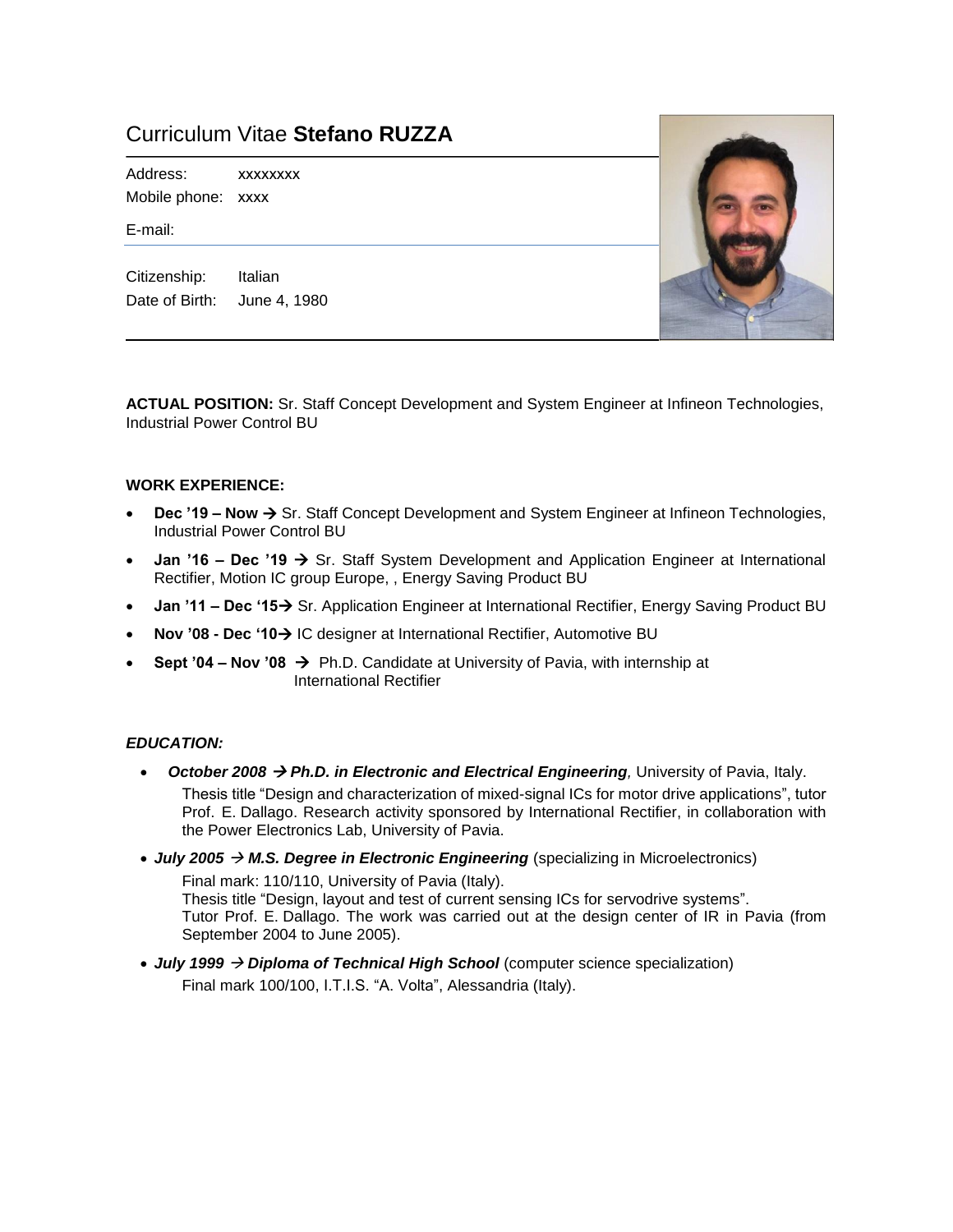# *EXPERIENCE*

- Definition of integrated circuit for power applications as automotive, white goods and industrial drives.
- Development of new smart products consisting in multi-die ICs in a single package, for appliance and consumer market (washers, air conditioners, pumps, fan).
- Deep knowledge of high-voltage integrated technologies (Junction-isolated and SOI) for gate-driver IC.
- Level-shifter techniques for IC in inverter applications.
- Basic knowledge of BCD and vertical Smart integrated technologies for power IC.
- Applicative tests as thermal evaluation, EMI measurements, etc
- Exploring new market and integration trend for Silicon Carbide (SiC) and Gallium nitride (GaN) technologies.
- Realization and implementation of digital control algorithm for motor control (three-phase and single-phase motor).
- Study and realization of current sensor IC for front-end read-out channel and over-current protection in motor drive system.

# *SPECIFIC TOOLS, SOFTWARE AND OTHER SKILLS:*

- Large knowledge of lab instrumentation:
	- Oscilloscope
	- HV supply
	- EMI equipment
	- Power analyzer
	- Instrumentation for thermal analysis
- Altium Design for PCB, board design and prototyping
- Cadence environment (Spectre,Virtuoso/Diva) good knowledge as user (no skill programming)
- Xilinx ISE (from 10 to 13.2 release) for digital algorithm simulation and FPGA development
- Pspice, Kicad

## *FOREIGN LANGUAGES:*

Fluent spoken and written **English**.

 $\rightarrow$  Understanding/written: level 35  $\rightarrow$  Speaking: level 30

Both levels are certified by the Shenker Institute of English where I attended 25 individual lessons and additional group conversation.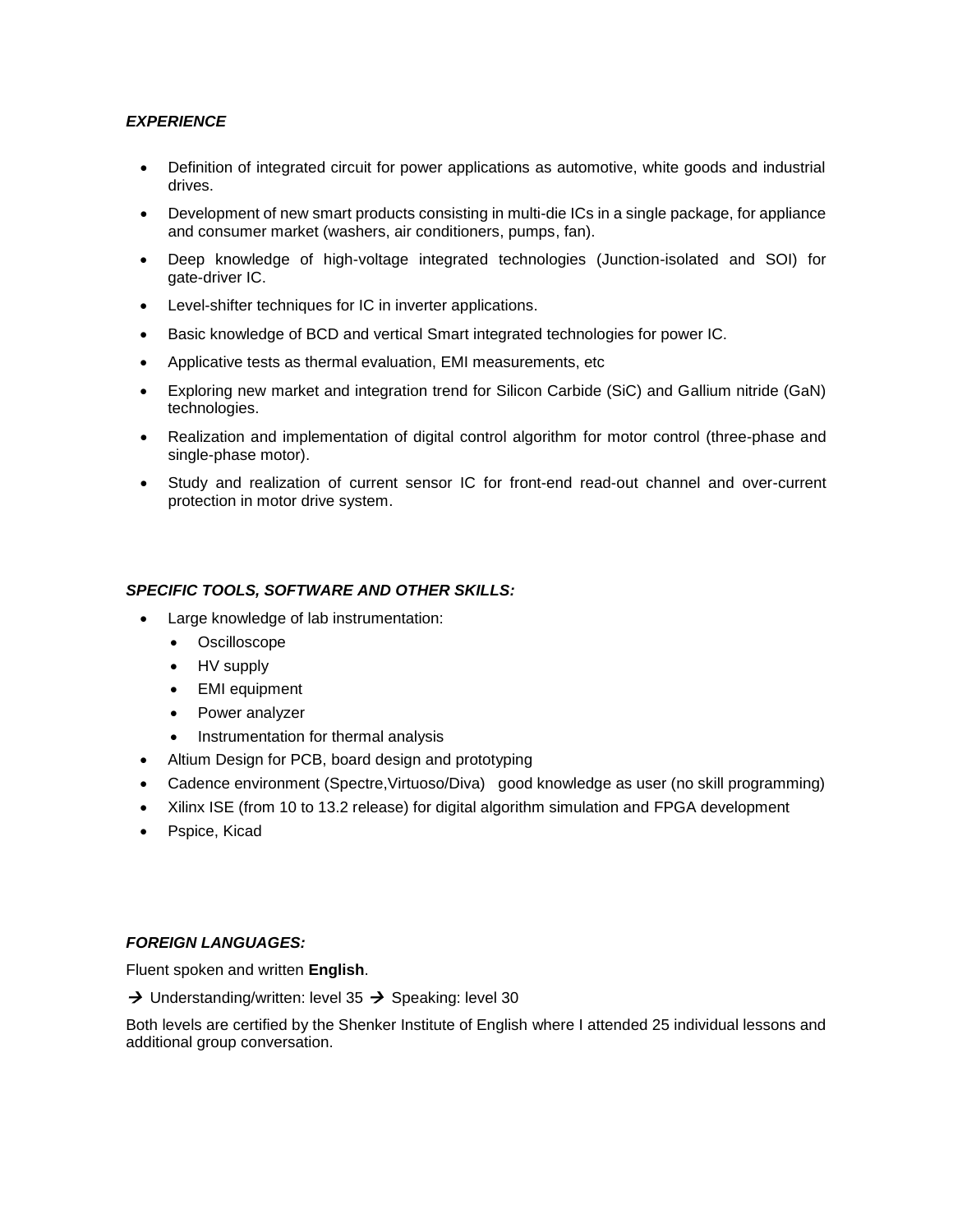# *LECTURES AND SEMINARS as a presenter:*

- "Miniaturizzazione del controllo motore in alta tensione" Fortronic Power Forum 2018, Modena
- "High Voltage IC in Motor Drive applications", Topics on Microelectronics, IEEE event at University of Pavia
- "Challenges in power management for motor drive applications", Industrial Topics on Microelectronics 2016, IEEE CAS event at University of Pavia
- "High Voltage Drives Focus on IPM" Fortronic 2015, Bologna
- "How to design a brushless PM motor application with IR µIPM" Arrow Power Efficiency Forum 2014 – Bologna

I also hold many seminars at University of Pavia, Parma, Milano Bicocca.

During the course of Power Electronics at UniPV (Prof. E. Dallago), I hold lectures (typically 4-8 hrs) regarding:

- "Using IGBTs and power MOSFETs in motor drive application".
- "High Voltage Gate drivers for motor drive applications".
- Reviewer for IEEE international conferences (ICECS, ISCAS, IECON, PESC)

# *OTHER TRAINING I attended:*

- *June '11* → "Master course in Verilog language", Cadence training center, Bracknell, London, UK
- **January '08, September '07 and May '07**  $\rightarrow$  **"Topics on Microelectronics"** SSCS, University of Pavia [\(www.microelectronicsevents.com\)](http://www.microelectronicsevents.com/).
- *August '07*  "Advanced CMOS Analog Design" MEAD Education EPFL, Lausanne, Switzerland [\(http://www.mead.ch/\)](http://www.mead.ch/).
- *May '07 →* Workshop TSMC, at International Rectifier (El Segundo, CA, USA).
- **September '06**  $\rightarrow$  "Integrated technologies and transistor modeling" International Rectifier internal course (7 lectures).
- Participation to SPS IPC Drive, Electronica, IEEE PESC'06/'07, to ISCAS'08, to ICECS'08.

#### *PUBLICATIONS:*

- 1. E. Mandelli, A. Mariconti, S. Ruzza, A. Baschirotto, "Active Dual Level Gate Driver for Dead Time and Switching Losses Reduction in Drive Systems" *accepted for IEEE ISPSD'20, Vienna, Austria.*
- 2. E. Mandelli, A. Mariconti, S. Ruzza, A. Baschirotto, "Active Dual Level Gate Driver for Switching Losses Reduction in IGBTs", *Proceedings of IEEE ICECS'19, Genova, Italy*
- 3. S. Ruzza, M. Palma, "Analysing Thermal Performance of Intelligent Power Modules for Better PCB Design", *cover story for Bodo's Power Systems, October 2014*
- 4. S. Ruzza, M. Palma, "Analysis of thermal performances of a power module in PQFN package vs. PCB characteristics", *Proceedings of the PCIM 2014,* Nuremberg, Germany
- 5. S. Ruzza, E. Dallago, G. Venchi, S. Morini, "Integrated low voltage floating power supply in high voltage technology for high dV/dt applications", *IEEE Transactions on Power Electronics, Vol.26, NO. 5, May 2011, pag.1305-1309*.
- 6. S. Ruzza, D. Respigo, M. Giandalia, S. Morini, "Ground Fault Detector IC for Complete Short Circuit Protection in Motor Drive Applications", *Proceedings of the PCIM 2009,* Nuremberg, Germany